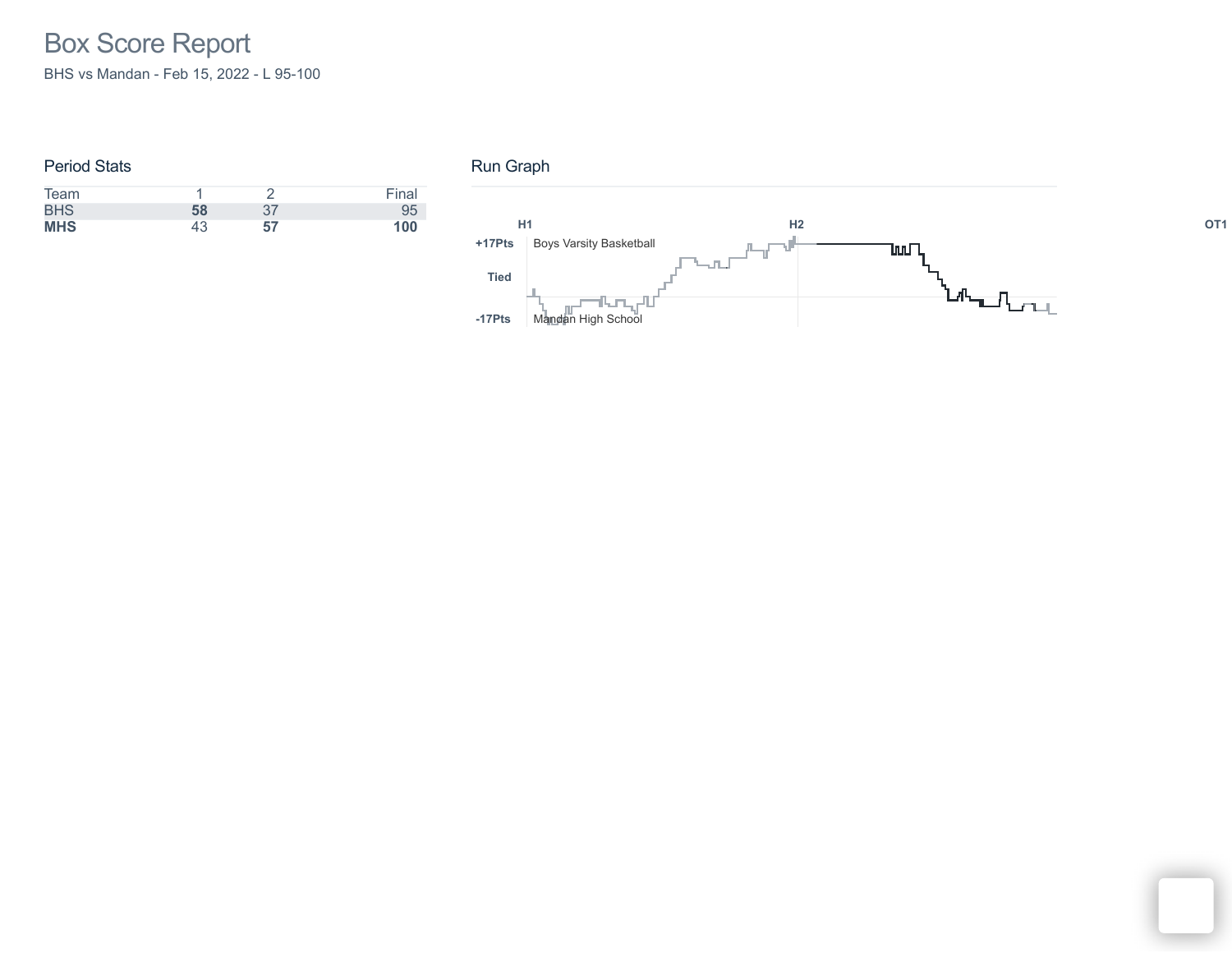#### Team Stats

|                               | <b>BHS</b> | <b>MHS</b>     |
|-------------------------------|------------|----------------|
| Field Goal %                  | 46.8%      | 58.5%          |
| <b>Effective Field Goal %</b> | 54.4%      | 65.4%          |
| 2FG Made/Attempted            | 25/45      | 29/47          |
| 2FG%                          | 55.6%      | 61.7%          |
| 3FG Made/Attempted            | 12/34      | 9/18           |
| 3FG%                          | 35.3%      | 50.0%          |
| FT Made/Attempted             | 9/11       | 15/20          |
| <b>Free Throw Percentage</b>  | 81.8%      | 75.0%          |
| <b>Points Per Possession</b>  | 1.11       | 1.12           |
| <b>Transition Points</b>      | 23         | 16             |
| <b>Points Off Turnovers</b>   | 33         | 17             |
| <b>Second Chance Points</b>   | 20         | 15             |
| Points in the Paint           | 46         | 50             |
| <b>Offensive Rebounds</b>     | 15         | 11             |
| Defense Rebounds              | 17         | 28             |
| <b>Assists</b>                | 9          | 13             |
| <b>Deflections</b>            | 12         | 15             |
| <b>Steals</b>                 | 17         | 10             |
| <b>Blocks</b>                 | 0          | 0              |
| <b>Turnovers</b>              | 16         | 26             |
| <b>Personal Fouls</b>         | 20         | 13             |
| <b>Charges Taken</b>          | 1          | $\overline{2}$ |

Boys Varsity Basketball



Mandan High School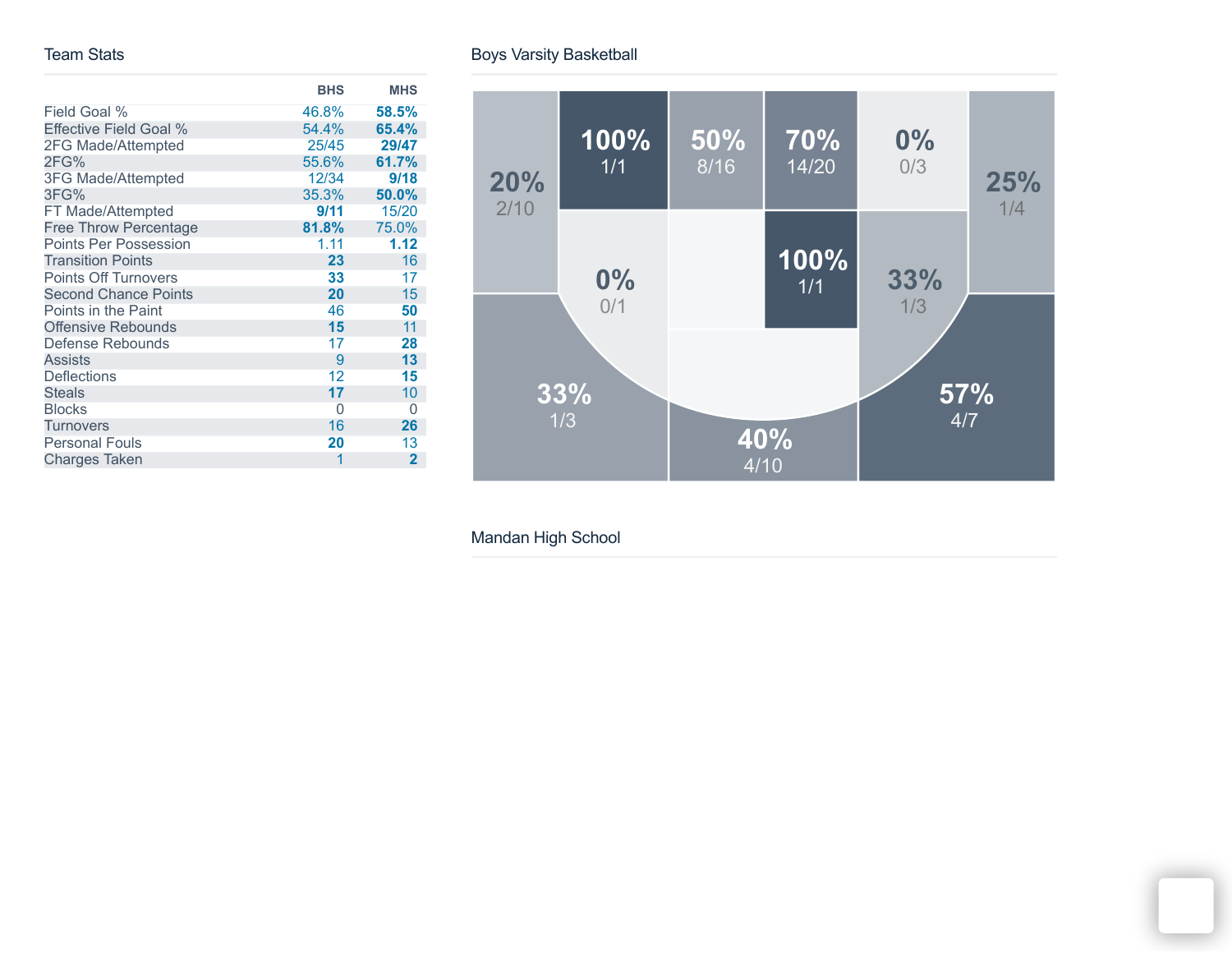| 67%<br>4/6 | 100%<br>2/2 | 45%<br>10/22 | 75%<br>15/20 | 0%<br>0/1                 | $\overline{50\%}$<br>2/4 |
|------------|-------------|--------------|--------------|---------------------------|--------------------------|
|            |             |              |              | 100%<br>2/2<br>67%<br>2/3 |                          |
|            |             |              | 20%<br>1/5   |                           |                          |

- 1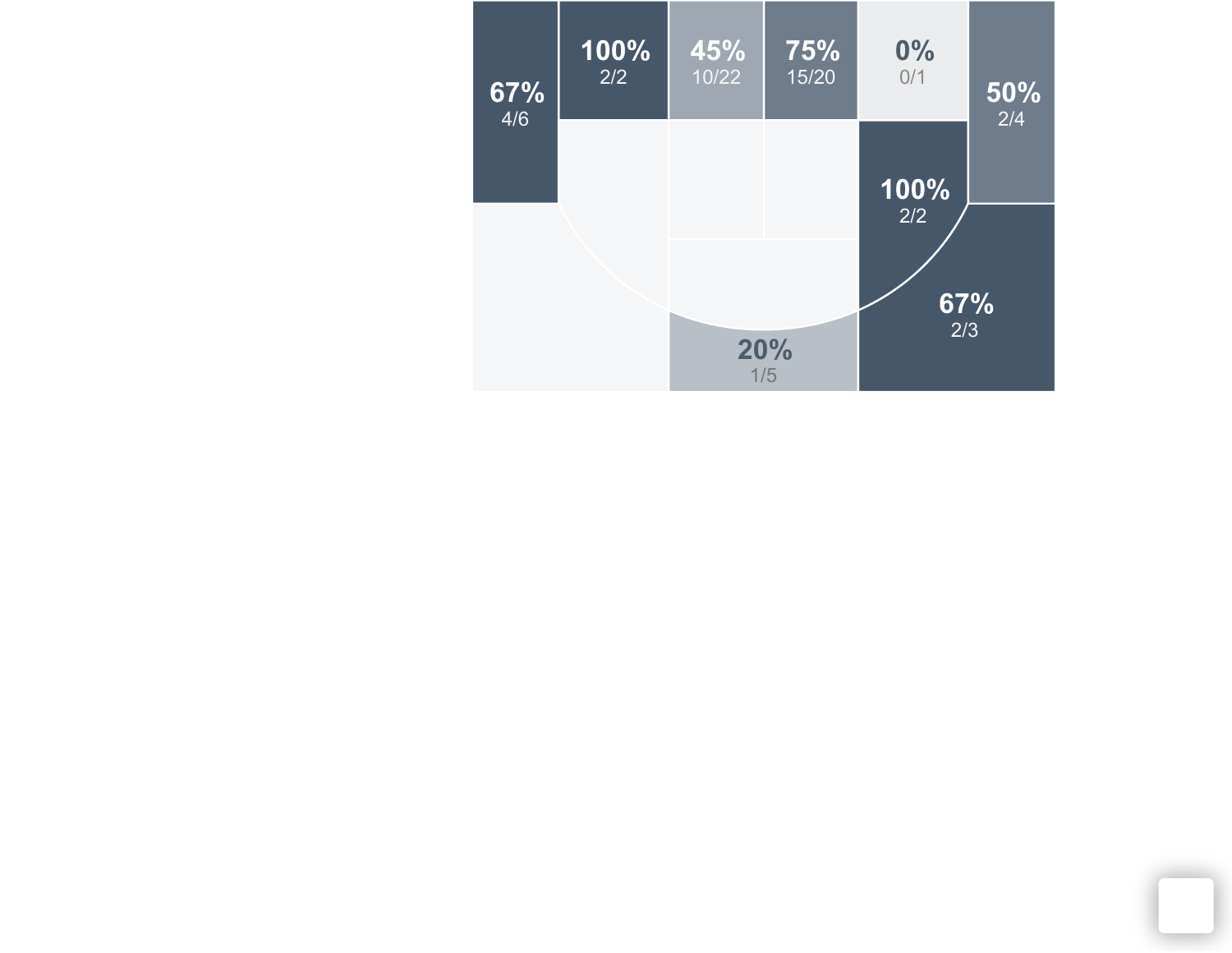## Boys Varsity Basketball's Player Stats

| <b>Name</b>            | Pts             | FG    | 3FG  | <b>FT</b> | $+/-$       | <b>MINS</b> | <b>OREB</b>         | <b>DREB</b>         | <b>AST</b>     | <b>DEFL</b>         | <b>STL</b>          | <b>BLK</b>          | <b>TO</b>      | <b>FOUL</b>             | <b>CHG</b>           |
|------------------------|-----------------|-------|------|-----------|-------------|-------------|---------------------|---------------------|----------------|---------------------|---------------------|---------------------|----------------|-------------------------|----------------------|
| #5 Carter Sims         | 11              | 4/6   | 3/5  | 0/0       | $-24$       | 22          | $\mathbf{0}$        | $\mathbf{0}$        | $\mathbf 0$    | $\mathbf{0}$        | $\overline{2}$      | $\overline{0}$      | $\overline{0}$ | $\overline{1}$          | $\mathbf{0}$         |
| #21 George Gillette    | $\overline{7}$  | 2/7   | 1/3  | 2/2       | $+1$        | 21          | $\mathsf{O}\xspace$ | $\overline{2}$      | $\mathbf{1}$   | $\mathsf{O}\xspace$ | $\mathbf 0$         | $\mathsf{O}\xspace$ | $\mathbf{1}$   | 3                       | $\blacktriangleleft$ |
| #23 Preston Lemar      | 2               | 1/2   | 0/0  | 0/0       | $-6$        | 11          | $\mathbf{0}$        | $\mathsf{O}\xspace$ | $\mathbf{1}$   | $\overline{1}$      | $\mathbf{1}$        | $\mathsf{O}\xspace$ | 2              | 2 <sup>1</sup>          | $\overline{0}$       |
| #24 Cole Jahner        | 10              | 4/8   | 2/4  | 0/0       | $+12$       | 16          | $\overline{2}$      | $\overline{2}$      | $\mathbf{1}$   | $\overline{2}$      | 3                   | $\mathbf 0$         | $\overline{2}$ | $\mathbf 0$             | $\mathbf 0$          |
| #25 Carter Henke       | $\mathbf{0}$    | 0/3   | 0/1  | 0/0       | $+1$        | 12          | $\mathbf{1}$        | $\mathbf{1}$        | $\overline{0}$ | $\mathsf{O}\xspace$ | $\overline{2}$      | $\mathsf{O}\xspace$ | $\overline{0}$ | $\overline{1}$          | $\overline{0}$       |
| #30 Caden Fischer      | $6\phantom{1}6$ | 3/6   | 0/0  | 0/0       | $+5$        | 19          | $6\phantom{a}$      | $\overline{2}$      | $\mathbf{1}$   | $\overline{2}$      | $\overline{3}$      | $\mathbf 0$         | 4              | 3                       | $\mathbf 0$          |
| #33 kyler scott        | $9$             | 4/8   | 0/4  | 1/3       | $-21$       | 20          | $\mathbf{1}$        | $\overline{2}$      | $\mathbf{1}$   | $\mathsf{O}\xspace$ | $\mathsf{O}\xspace$ | $\mathsf{O}\xspace$ | $\overline{1}$ | 2 <sup>1</sup>          | $\mathsf{O}\xspace$  |
| #34 Mason Huber        | $\mathbf 0$     | $0/0$ | 0/0  | $0/0$     | $+17$       | 13          | $\mathsf{O}\xspace$ | $\mathbf 0$         | $\mathbf{1}$   | $\overline{1}$      | $\mathsf 0$         | $\mathbf 0$         | $\Omega$       | 3                       | $\mathbf 0$          |
| #40 Quin Hafner        | $\overline{2}$  | 1/3   | 0/1  | 0/0       | $\mathbf 0$ | 10          | $\overline{2}$      | $\mathsf{O}\xspace$ | $\overline{0}$ | $\overline{1}$      | $\mathbf{1}$        | $\overline{0}$      | $\Omega$       | $\blacktriangleleft$    | $\overline{0}$       |
| #42 Drew Henriksen     | $\overline{2}$  | 1/1   | 0/0  | 0/0       | $-17$       | 9           | $\mathsf{O}\xspace$ | $\overline{2}$      | $\mathbf{0}$   | $\mathbf{1}$        | $\overline{0}$      | $\mathbf 0$         | $\overline{2}$ | $\blacktriangleleft$    | $\mathbf 0$          |
| #45 Andre Austin       | 2               | 1/1   | 0/0  | 0/0       | $+10$       | 14          | $\mathsf{O}\xspace$ | $\overline{2}$      | $\mathbf{1}$   | $\overline{2}$      | $\overline{0}$      | $\overline{0}$      | $\overline{2}$ | $\overline{\mathbf{1}}$ | $\mathsf{O}\xspace$  |
| #52 Treysen Eaglestaff | 44              | 16/34 | 6/16 | 6/6       | $-3$        | 38          | 3                   | 3                   | $\overline{2}$ | $\overline{2}$      | 5                   | $\mathsf{O}\xspace$ | $\overline{2}$ | $\overline{2}$          | $\mathsf{O}\xspace$  |